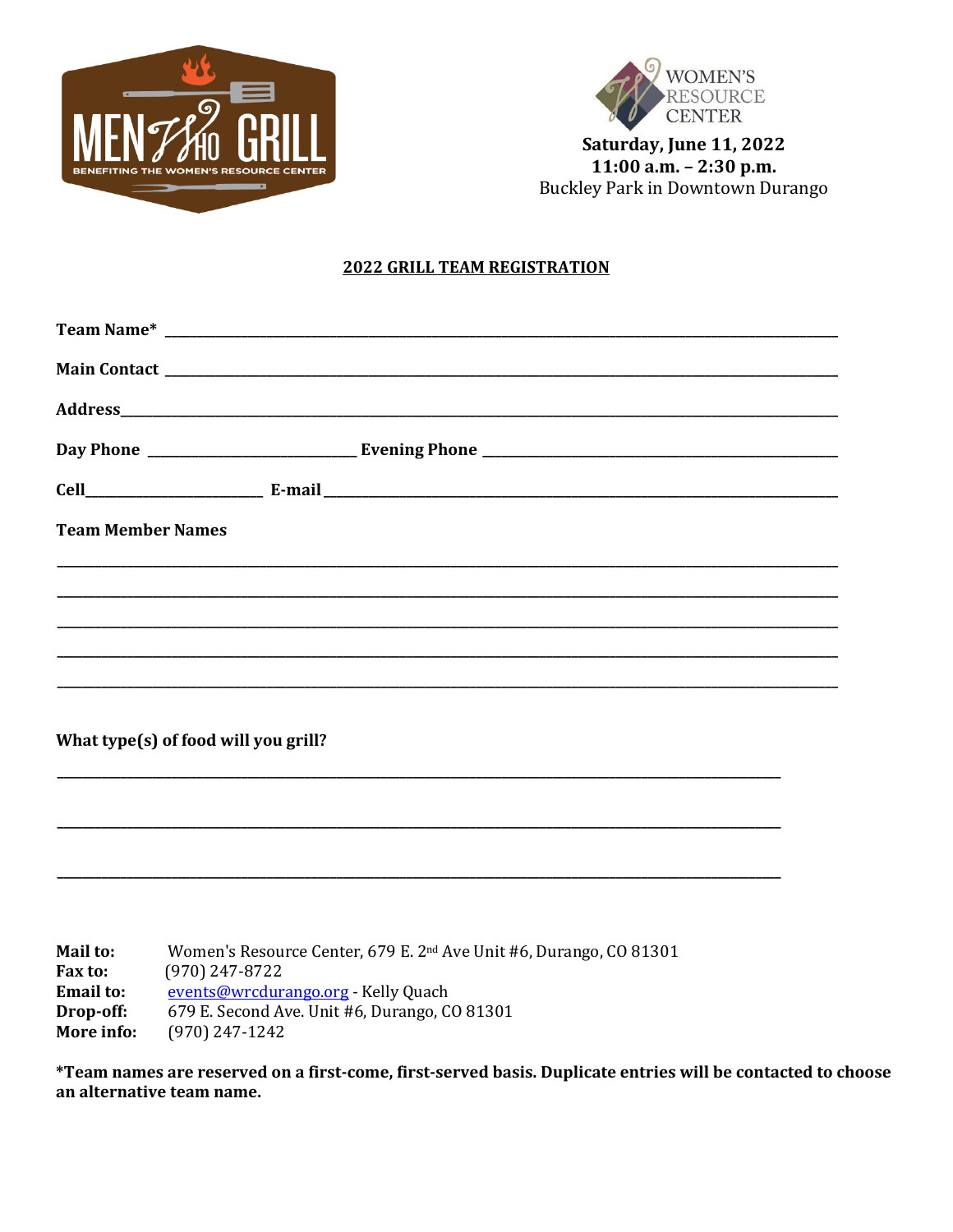# **IMPORTANT INFORMATION**

## **Grill Area and Food**

- Grill teams must supply their own grills. *ONLY* **GAS** grills accepted.
- Only 15 teams will be accepted. Sign up early! **Registration deadline is May 31, 2022.**
- You may check in as early as 8:30 a.m. on June 11th. Please unload your grill and supplies quickly. You will be supplied with your space number the week of the event. Volunteers and staff will be there to assist you in finding the space and unloading your supplies. There will be no parking allowed in the park and only specific driving places are allowed per City of Durango permit.
- **Food must be ready for tasting by 11:00 a.m.**
- Each team will be supplied a 6-foot table for their team area and a 10' x 20' foot space for no charge. Please bring your own lawn chairs or canopies or additional table if needed.
- Grill teams must supply their own food and may prepare any type of grilled item. We recommend you prepare **500** *SMALL,* **appetizer portions** as we expect up to 600 people at the event. A portion might be one rib, one wing, one ounce of beef, two shrimp or a few grilled vegetables. We want you to keep your costs to a minimum.
- We encourage a variety of food items (beef, chicken, pork, lamb, veggies, fruits, etc.)
- Please bring all your own food thermometer, cooking pans, serving utensils, antibacterial hand washing soap, and a 5 gallon catch bucket for washing hands at your station.
- Grill teams may get sponsors to pay for their expenses.
- WRC will supply paper plates, napkins, forks, paper towels, garbage bags, food prep gloves, Porta-Johns and a hand washing station.

## **Sanitation**

- The use of utensils, deli paper, or clean food handler's gloves is required. The use of gloves does not replace the need for hand washing.
- Hand sanitizer can be used in addition to, but not in place of hand washing.
- Bare-hand-contact with ready-to-eat food is not permitted
- Eating and drinking are not permitted within the food booth. Staff must leave the booth for these activities and must wash their hands upon returning.
- **WRC will supply each team with disposable wipes and sanitizer tablets for wiping off surfaces that have had contact with food.**
- **We ask that you bring a 5 gallon catch bucket and a container to hold sanitized water for wiping surfaces clean (we will supply the soap-sanitizer).**
- **WRC will provide water containers that are "continuous" flow for each team.**
- Per City of Durango, teams will not be allowed to dispose of their ice and water onto the grass. As long as the ice or water is free of food contaminants, then it can be disposed of at the base of any of the trees in the park.
- Contaminated water and ice like from the sanitizing water bucket to clean serving utensils will need to be disposed of down a septic drain like in the Porto-potty - NOT the drains in the street.